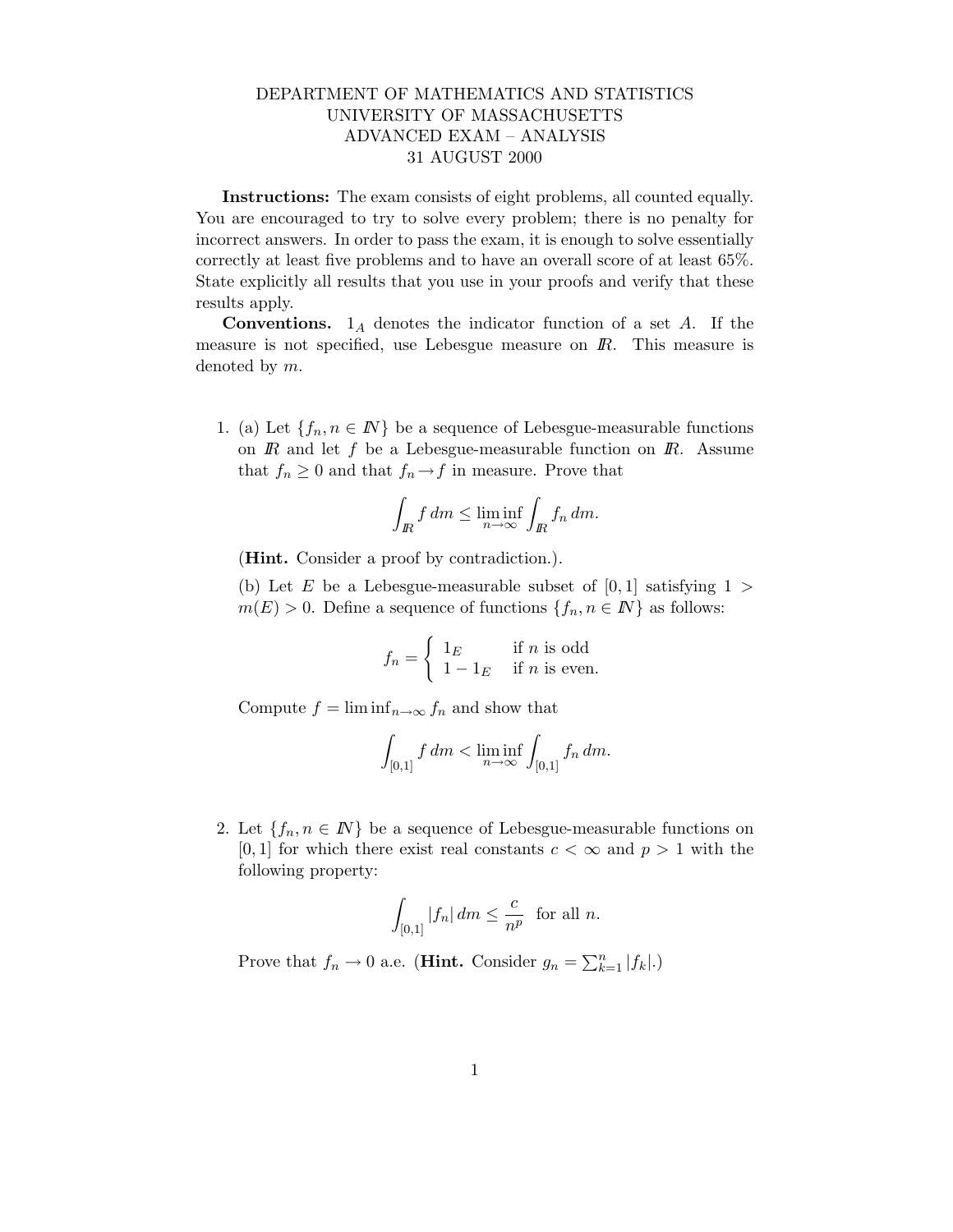3. Let f be a function in  $L^1(\mathbb{R})$ . For  $t \in \mathbb{R}$  define

$$
\psi(t) = \int_{I\!\!R} \cos(tx) f(x) \, dm(x).
$$

(a) Prove that  $\psi(t)$  is a continuous function of  $t \in \mathbb{R}$ .

(b) Assume that  $\int$ IR  $|x f(x)| dm(x) < \infty$ . Prove that  $d\psi(t)/dt$  exists and equals

$$
\int_{\mathbb{R}} \frac{d\cos(tx)}{dt} f(x) dm(x) = -\int_{\mathbb{R}} x \sin(tx) f(x) dm(x).
$$

4. Let  $\mu$  be a finite measure on a measurable space  $(\mathcal{X}, \mathcal{M})$ .

(a) Let  $\{E_j, j \in \mathbb{N}\}\$ be a sequence of disjoint subsets of M and define  $E = \bigcup_{j \in \mathbb{N}} E_j$ . Prove that as  $n \to \infty$   $\sum_{j=1}^n 1_{E_j} \to 1_E$  in  $L^1(\mu)$ .

(b) Let  $\varphi$  be a bounded linear functional mapping  $L^1(\mu)$  into  $[0,\infty)$ . Using part (a), prove that the function mapping  $A \in \mathcal{M} \mapsto \varphi(1_A)$ is a finite measure on  $(\mathcal{X}, \mathcal{M})$  and that this measure is absolutely continuous with respect to  $\mu$ .

(c) As in part (b), let  $\varphi$  be a bounded linear functional mapping  $L^1(\mu)$ into  $[0, \infty)$ . What theorem allows you to conclude from part (b) that there exists a nonnegative function  $g \in L^1(\mu)$  such that  $\varphi(1_A) =$  $\int_A g d\mu$  for all  $A \in \mathcal{M}$ ? Justify your answer.

5. Let H be a Hilbert space with norm  $\|\cdot\|$  and let  $\mathcal{B}(\mathcal{H})$  be the set of bounded linear operators mapping H into H. For  $A \in \mathcal{B}(\mathcal{H})$  define the operator norm

$$
||A|| = \sup{||Ax|| : x \in \mathcal{H}, ||x|| = 1} = \sup \left\{ \frac{||Ax||}{||x||} : x \in \mathcal{H}, x \neq 0 \right\}.
$$

(a) For A and B in  $\mathcal{B}(\mathcal{H})$  and  $x \in \mathcal{H}$ , define  $(AB)x = A(Bx)$ . Prove that  $||AB|| \le ||A|| \cdot ||B||$ .

(b) Prove that every Cauchy sequence  $\{A_n, n \in \mathbb{N}\}\$ in  $\mathcal{B}(\mathcal{H})$  converges in  $\mathcal{B}(\mathcal{H})$ .